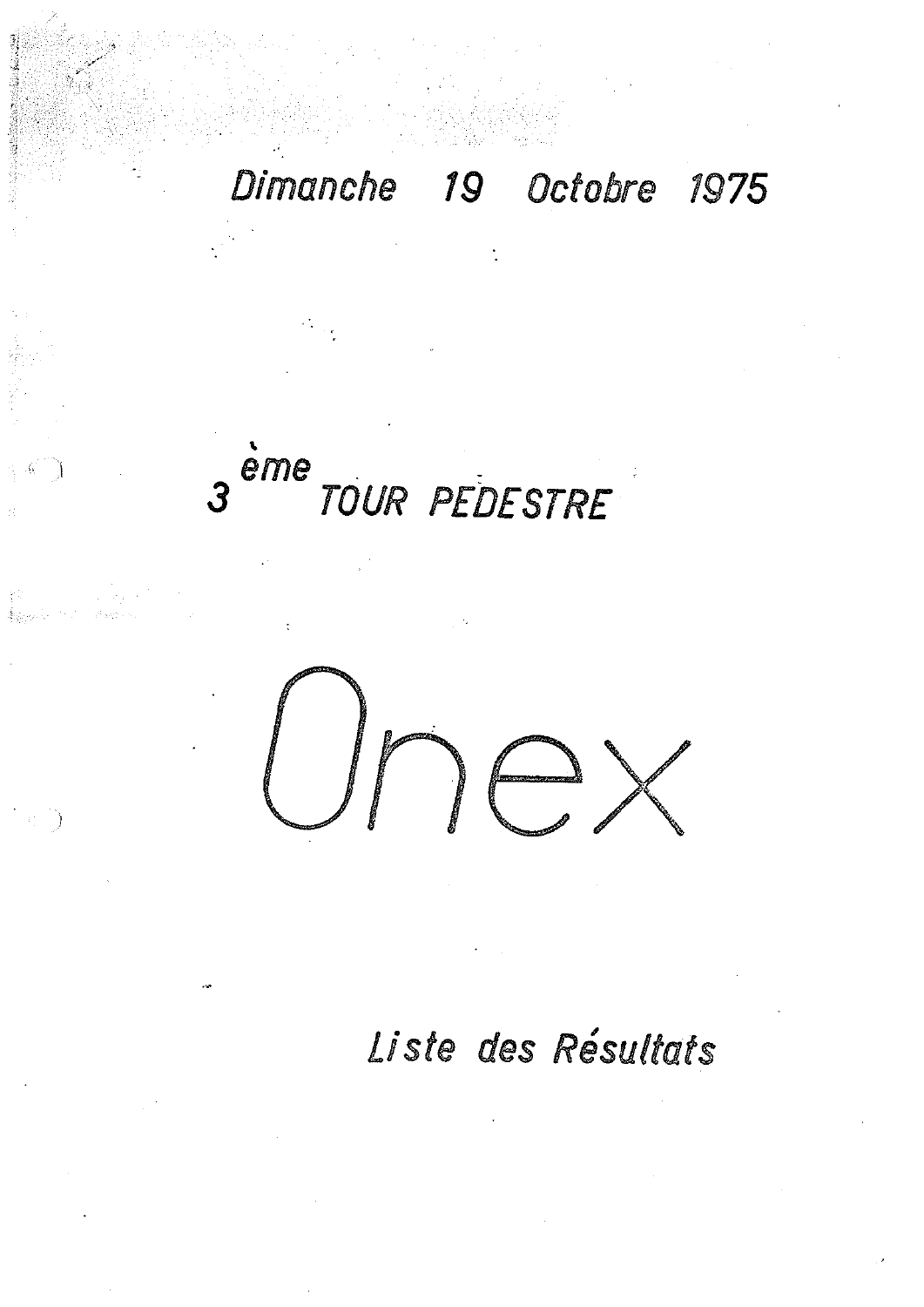Seniors-juniors- Femmes km 1.800

**Process** 

 $\gamma$  .

 $\ddot{\phantom{1}}$ 

t<br>Kalendar

 $\label{eq:2} \frac{1}{\lambda}\sum_{\mathbf{k},\mathbf{k}}\frac{1}{\lambda}\sum_{\mathbf{k},\mathbf{k}}\frac{1}{\lambda_{\mathbf{k}}^2}$ 

| 2<br>$\overline{3}$<br>$\mathcal{L}_\mathbf{r}$<br>5<br>$\overline{6}$<br>7 | 5J.<br>38<br>37<br>うな<br>32.<br>36<br>ろろ | Balmer Jacqueline<br>Scott. Smith Helène<br>Sandoz Patricia<br>Cellier Edith<br>Bender Brenda<br>Kunz Isabelle<br>Caviezel Renée | StağeGenève<br>SkiClub Onex<br><b>CGAO</b><br>Confignon<br>CGAO<br>GGAO<br><b>CGAO</b> | 7:35"2<br>$\mathbf{R}$ $\mathbf{Z}$<br>8°05"6<br>9.0844<br>$2 \times$<br>16"<br>26"<br>32 <sup>n</sup><br>ろワロ |
|-----------------------------------------------------------------------------|------------------------------------------|----------------------------------------------------------------------------------------------------------------------------------|----------------------------------------------------------------------------------------|---------------------------------------------------------------------------------------------------------------|
| $\mathfrak{S}$                                                              | ろら                                       | Durussel Claude                                                                                                                  | CGAO                                                                                   | $110$ 22 <sup>11</sup>                                                                                        |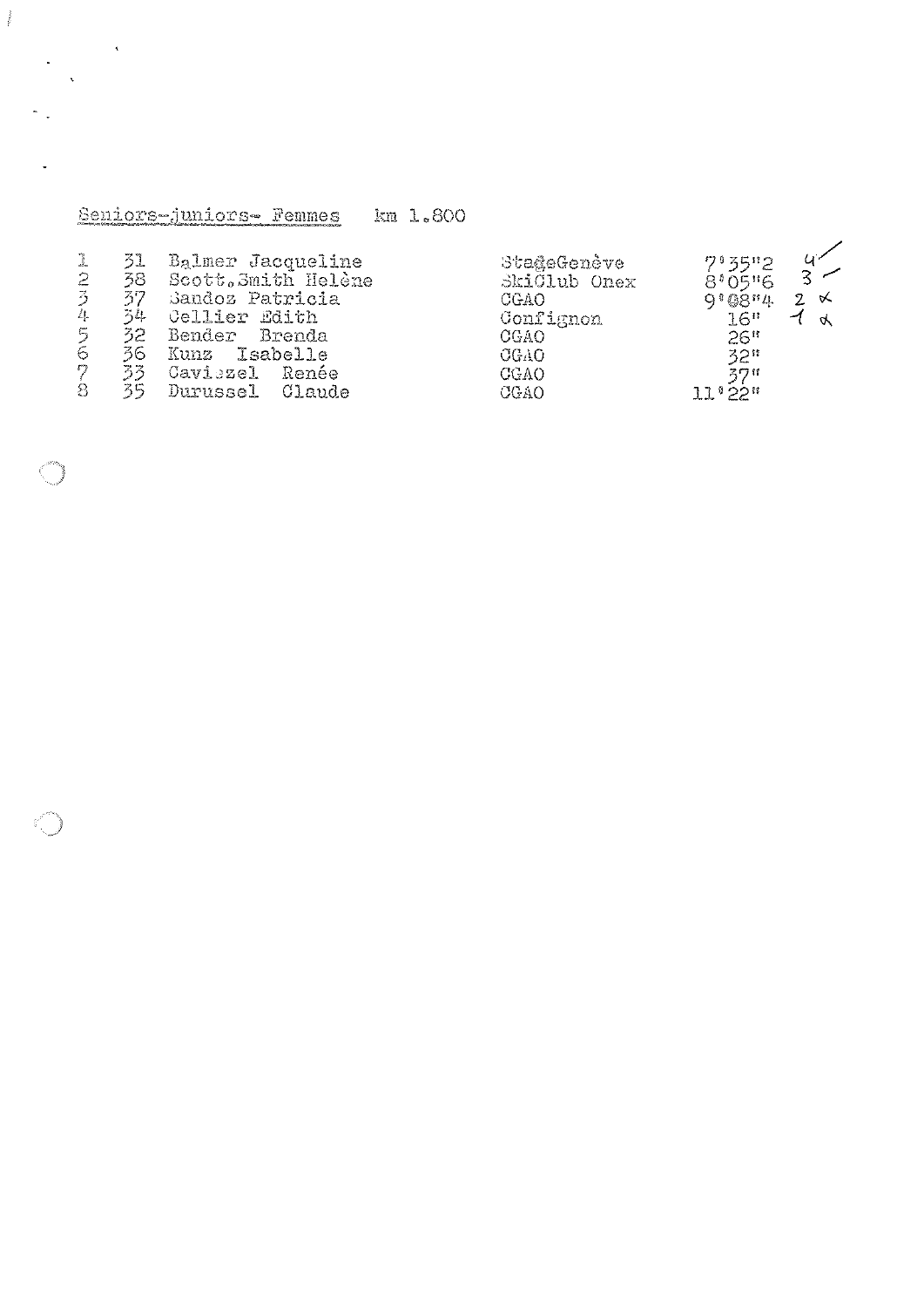$H\circ mmss -$  Seniers 1) Fêire Joeques Bellgard 2) Bucher Rudi  $CAG$ Bé Bertre; Jeanne Paris  $\frac{3}{ }$  $\bigcirc$ Hommes-vétérans Cattin Louis 01/1P  $\begin{matrix} \mathcal{A} \end{matrix}$ 3) Apillane Eddie Jnd. 3) Schmutz Gill CAFritous

 $\label{eq:2.1} \mathcal{L}(\mathcal{L}) = \mathcal{L}(\mathcal{L}) \mathcal{L}(\mathcal{L}) \mathcal{L}(\mathcal{L})$ 

 $\mathcal{L}(\mathcal{L}^{\mathcal{L}})$  and  $\mathcal{L}(\mathcal{L}^{\mathcal{L}})$  and  $\mathcal{L}(\mathcal{L}^{\mathcal{L}})$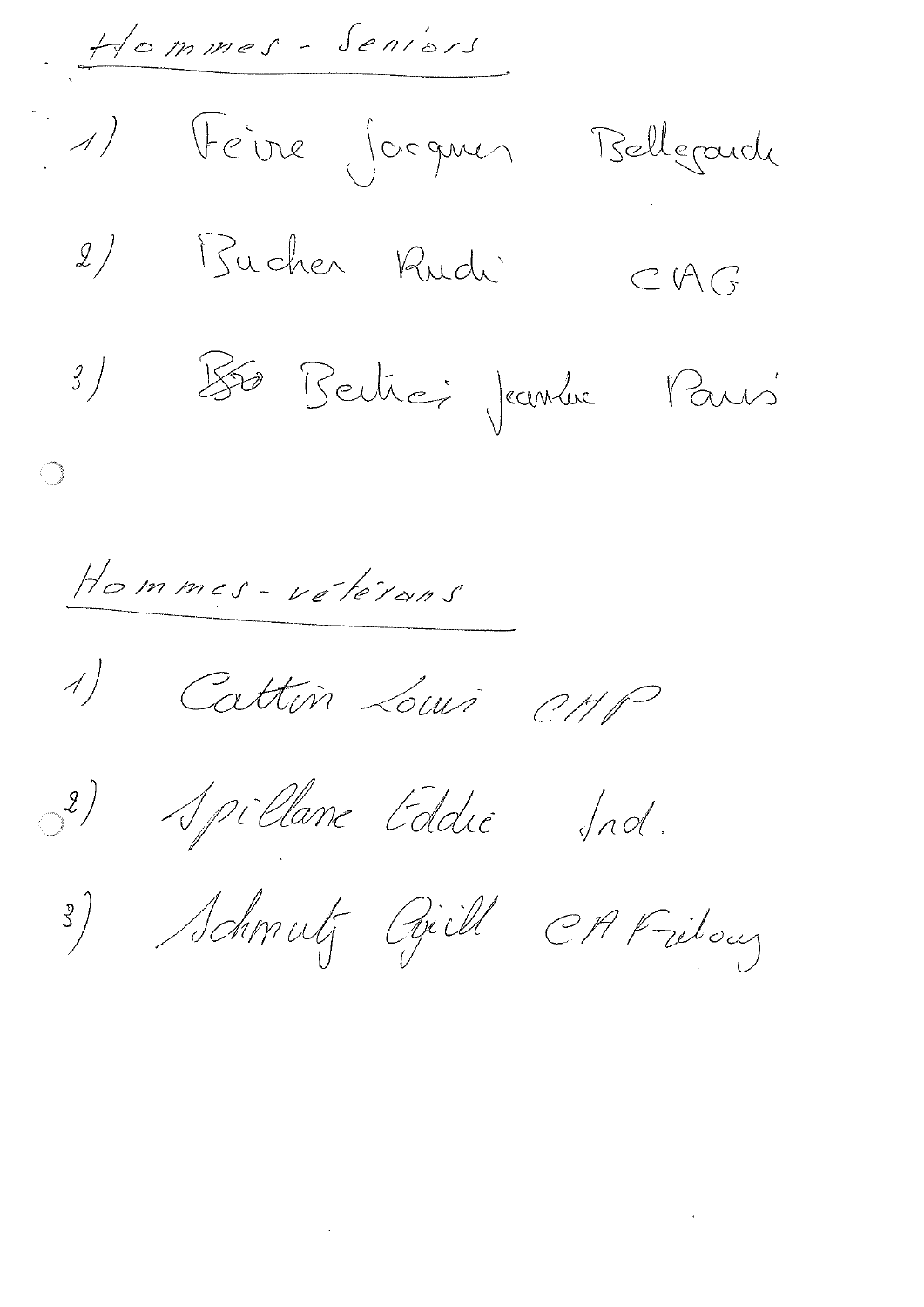## Hommes Populaires km 4.400

 $\mathbf{v}^{\prime}$ 

Į. 

 $\mathbf{A}$ 

|                          |                   | Ralendez Ranke<br>1 159 Malendez Range<br>2 160 Salvi Baptiste<br>121 Blaickner Helm<br>175 Zapf Jerner<br>162 Schaulin Rolan<br>155 Piney Crispin<br>176 Armengol Alber<br>176 Prunetta Phili<br>176 Prunetta Phili<br>176 Bendrich Urs<br>176 Jenni Roland<br>12 167 | France                                                                                            | $14$ <sup>3</sup> $10$ <sup>11</sup> 7                                                                                                                                                                                                                                                                              |
|--------------------------|-------------------|------------------------------------------------------------------------------------------------------------------------------------------------------------------------------------------------------------------------------------------------------------------------|---------------------------------------------------------------------------------------------------|---------------------------------------------------------------------------------------------------------------------------------------------------------------------------------------------------------------------------------------------------------------------------------------------------------------------|
|                          |                   | 160 Salvi Baptiste                                                                                                                                                                                                                                                     | $\mathbf{H}$                                                                                      |                                                                                                                                                                                                                                                                                                                     |
|                          |                   | 121 Blaickner Helmut                                                                                                                                                                                                                                                   | $GAD$ and $GAD$ and $GAD$                                                                         | 15°26"                                                                                                                                                                                                                                                                                                              |
|                          |                   |                                                                                                                                                                                                                                                                        | JFG Meyrin<br>JFG Corps Pol. 30"                                                                  |                                                                                                                                                                                                                                                                                                                     |
|                          |                   | 162 Schaulin Roland                                                                                                                                                                                                                                                    |                                                                                                   |                                                                                                                                                                                                                                                                                                                     |
|                          |                   |                                                                                                                                                                                                                                                                        |                                                                                                   |                                                                                                                                                                                                                                                                                                                     |
|                          |                   |                                                                                                                                                                                                                                                                        | $Gd = 20.$                                                                                        | 41 =                                                                                                                                                                                                                                                                                                                |
|                          |                   | Armengol Albert                                                                                                                                                                                                                                                        | CGAO                                                                                              | 46"                                                                                                                                                                                                                                                                                                                 |
|                          |                   | Prunetta Fhilippe                                                                                                                                                                                                                                                      | <b>CGAO</b>                                                                                       | 48"                                                                                                                                                                                                                                                                                                                 |
|                          |                   |                                                                                                                                                                                                                                                                        | Onex                                                                                              |                                                                                                                                                                                                                                                                                                                     |
|                          |                   |                                                                                                                                                                                                                                                                        | Gendve                                                                                            |                                                                                                                                                                                                                                                                                                                     |
|                          |                   |                                                                                                                                                                                                                                                                        | CGAO                                                                                              | $16^{100}$<br>$16^{105}$                                                                                                                                                                                                                                                                                            |
|                          |                   |                                                                                                                                                                                                                                                                        | Nyon                                                                                              | $\frac{1}{1}$ $\frac{1}{4}$ $\frac{1}{4}$ $\frac{1}{4}$ $\frac{1}{4}$ $\frac{1}{4}$ $\frac{1}{4}$ $\frac{1}{4}$ $\frac{1}{4}$ $\frac{1}{4}$ $\frac{1}{4}$ $\frac{1}{4}$ $\frac{1}{4}$ $\frac{1}{4}$ $\frac{1}{4}$ $\frac{1}{4}$ $\frac{1}{4}$ $\frac{1}{4}$ $\frac{1}{4}$ $\frac{1}{4}$ $\frac{1}{4}$ $\frac{1}{4}$ |
|                          |                   |                                                                                                                                                                                                                                                                        | Genève                                                                                            | 16 <sup>n</sup>                                                                                                                                                                                                                                                                                                     |
|                          |                   | 13 170 Townsend D.W.<br>14 151 Mo Gilbert<br>151 Mo Gilbert                                                                                                                                                                                                            | GFG C. Police                                                                                     |                                                                                                                                                                                                                                                                                                                     |
|                          | $15 - 144$        | Lutolf Peter                                                                                                                                                                                                                                                           | Vésenaz                                                                                           | $\frac{32\pi}{38}$                                                                                                                                                                                                                                                                                                  |
|                          |                   | 16 147 Martin Michel                                                                                                                                                                                                                                                   |                                                                                                   |                                                                                                                                                                                                                                                                                                                     |
|                          |                   | 17 148 Mermoz J Cyril                                                                                                                                                                                                                                                  |                                                                                                   |                                                                                                                                                                                                                                                                                                                     |
|                          |                   |                                                                                                                                                                                                                                                                        |                                                                                                   |                                                                                                                                                                                                                                                                                                                     |
|                          |                   | 18 124 Briffod Jean                                                                                                                                                                                                                                                    |                                                                                                   |                                                                                                                                                                                                                                                                                                                     |
|                          |                   |                                                                                                                                                                                                                                                                        |                                                                                                   |                                                                                                                                                                                                                                                                                                                     |
|                          |                   |                                                                                                                                                                                                                                                                        | <i>SPG</i> CPolice                                                                                |                                                                                                                                                                                                                                                                                                                     |
|                          |                   |                                                                                                                                                                                                                                                                        |                                                                                                   |                                                                                                                                                                                                                                                                                                                     |
|                          |                   |                                                                                                                                                                                                                                                                        | 20"<br>denéve 17'07"<br>21"<br>25"<br>27'07"<br>27'07"<br>27'07"<br>37G CPolice 10"<br>38G<br>38G |                                                                                                                                                                                                                                                                                                                     |
|                          |                   |                                                                                                                                                                                                                                                                        | JFG Gen-Ville                                                                                     | $L_{\mu}L_{\mu}$ ii                                                                                                                                                                                                                                                                                                 |
|                          |                   | 19 157 Regli René<br>20 150 <i>Regli René</i><br>21 154 Pettinaroli Charles<br>22 159 Lachat René<br>23 177 Rais Prançois<br>24 138 Kohli J Jacques<br>24 138 Kohli J Jacques                                                                                          | $Gd$ $3a$ .                                                                                       | $\frac{52\pi}{54\pi}$                                                                                                                                                                                                                                                                                               |
|                          |                   | 25 164 Schneberger Max Jean<br>26 146 Hartin Michel<br>27 123 Davet Alain<br>28 135 Humbert-Droz Jean                                                                                                                                                                  | Cnex                                                                                              |                                                                                                                                                                                                                                                                                                                     |
|                          |                   |                                                                                                                                                                                                                                                                        | CGAO                                                                                              | 56 <sup>n</sup>                                                                                                                                                                                                                                                                                                     |
|                          |                   |                                                                                                                                                                                                                                                                        | Cnex                                                                                              |                                                                                                                                                                                                                                                                                                                     |
|                          |                   |                                                                                                                                                                                                                                                                        | CGAO.                                                                                             | $\begin{array}{r} 13 \, \stackrel{05}{\sim} \, 07 \, \stackrel{07}{\sim} \, \\ 1 \stackrel{07}{\rightarrow} \, \\ 1 \stackrel{0}{\rightarrow} \, \\ \end{array}$                                                                                                                                                    |
|                          | 169               | Tornare Michel                                                                                                                                                                                                                                                         | Genève                                                                                            |                                                                                                                                                                                                                                                                                                                     |
|                          |                   | Fraisse Gustave                                                                                                                                                                                                                                                        |                                                                                                   |                                                                                                                                                                                                                                                                                                                     |
|                          | 132               |                                                                                                                                                                                                                                                                        | GGAO                                                                                              | 18 <sup>n</sup>                                                                                                                                                                                                                                                                                                     |
|                          | 163               | Glauser Gilbert                                                                                                                                                                                                                                                        |                                                                                                   |                                                                                                                                                                                                                                                                                                                     |
| 23333333356              | 1.22              | Bourgeois Roland                                                                                                                                                                                                                                                       | EXPt Lancy                                                                                        | $\frac{19}{31}$<br>$\frac{31}{38}$<br>$\frac{8}{38}$                                                                                                                                                                                                                                                                |
|                          | 125               | Brun André                                                                                                                                                                                                                                                             | SPG Plainp.                                                                                       |                                                                                                                                                                                                                                                                                                                     |
|                          | $\frac{145}{133}$ | Martens Claude                                                                                                                                                                                                                                                         | Genève                                                                                            | 49<br>49#                                                                                                                                                                                                                                                                                                           |
|                          |                   | Freymond Gilbert                                                                                                                                                                                                                                                       | <b>Cnox</b>                                                                                       |                                                                                                                                                                                                                                                                                                                     |
|                          | 131               | r' ucherre Claude                                                                                                                                                                                                                                                      | CinadeAvully                                                                                      | 50 <sup>n</sup><br>$\Lambda$                                                                                                                                                                                                                                                                                        |
|                          | 37 168            | Turrig Peter                                                                                                                                                                                                                                                           | Genève                                                                                            | 19°12"                                                                                                                                                                                                                                                                                                              |
| $\mathcal{Z}\mathcal{S}$ | 126               | Cavillier Daniel                                                                                                                                                                                                                                                       | Onex                                                                                              | 36"                                                                                                                                                                                                                                                                                                                 |
| 39                       | 171               | Tritschler Jean                                                                                                                                                                                                                                                        | Bernex                                                                                            | 56"                                                                                                                                                                                                                                                                                                                 |
| 4.Q                      | 165               | bchneeberger Hax                                                                                                                                                                                                                                                       | Phonex                                                                                            | $57^n$                                                                                                                                                                                                                                                                                                              |
| 41                       | 174               | Wahner Daniel                                                                                                                                                                                                                                                          | Bussigny                                                                                          | 20107"                                                                                                                                                                                                                                                                                                              |
| 42                       | 127               | Cottet Robert                                                                                                                                                                                                                                                          | G Lancy                                                                                           | 28                                                                                                                                                                                                                                                                                                                  |
| ilü                      |                   | <u> LGL×xxdebaarrerxHenry</u>                                                                                                                                                                                                                                          |                                                                                                   |                                                                                                                                                                                                                                                                                                                     |
| 43                       |                   |                                                                                                                                                                                                                                                                        | . interverint                                                                                     |                                                                                                                                                                                                                                                                                                                     |
| 44                       | 123               | Bourquin Yves                                                                                                                                                                                                                                                          | Bernex                                                                                            | 28#                                                                                                                                                                                                                                                                                                                 |
|                          | 161               | SENNE Schaerer Henri                                                                                                                                                                                                                                                   | Heyrin                                                                                            | 55 <sup>n</sup>                                                                                                                                                                                                                                                                                                     |
| $\mu$ 5                  | 172               | Vochoux Pierre                                                                                                                                                                                                                                                         | Gd Lancy                                                                                          | 57"                                                                                                                                                                                                                                                                                                                 |
| 46                       | -152              | Horeillon Denis                                                                                                                                                                                                                                                        | Bussigny                                                                                          | 22 <sup>8</sup> 08 <sup>11</sup>                                                                                                                                                                                                                                                                                    |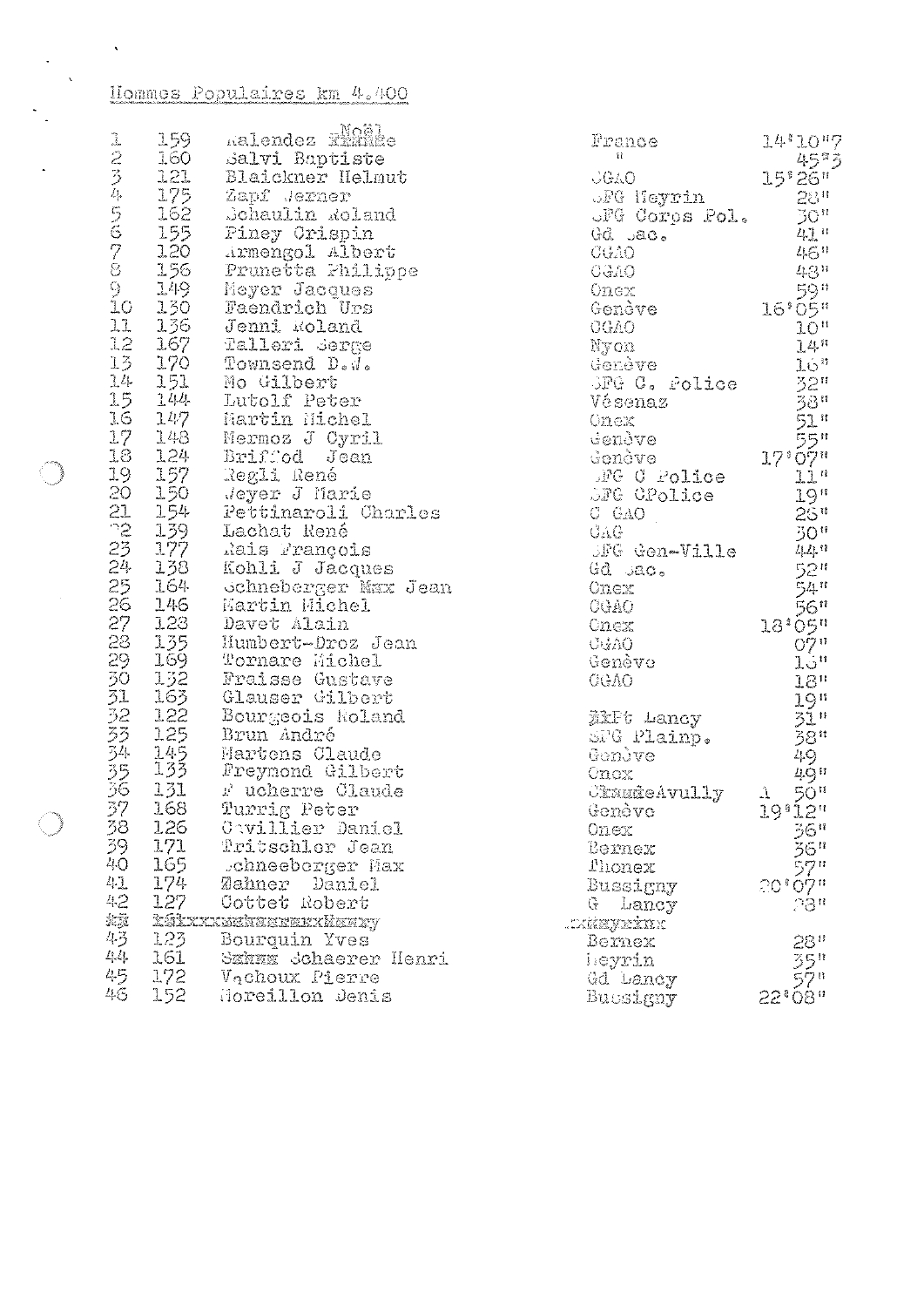Hommes Jumiors Fm 4.400

 $\mathcal{A}^{\mathcal{A}}$ 

 $\ddot{\phantom{0}}$ 

|             | 285. | Lentha J Daniel       | Thonon AC 14'11"8                        |                |
|-------------|------|-----------------------|------------------------------------------|----------------|
| -2          | 288  | Schwitzguebel Raymond | GLP                                      | -5011          |
| -3          | 290  | Fargeaud Philippe     | $\bigcup G$ den=V $17^{\circ}03^{\circ}$ |                |
| $L_{\rm P}$ | -291 | Lavigne Didier        |                                          | $O5^{\rm m}$   |
| 5           | 287. | Pezzini stephane      | stadeGen 18'23"                          |                |
| 6.          | 281  | Bernasconi Vittorio   | Onex                                     | $20^{0}21^{6}$ |
| - 7         |      |                       |                                          |                |

 $\downarrow$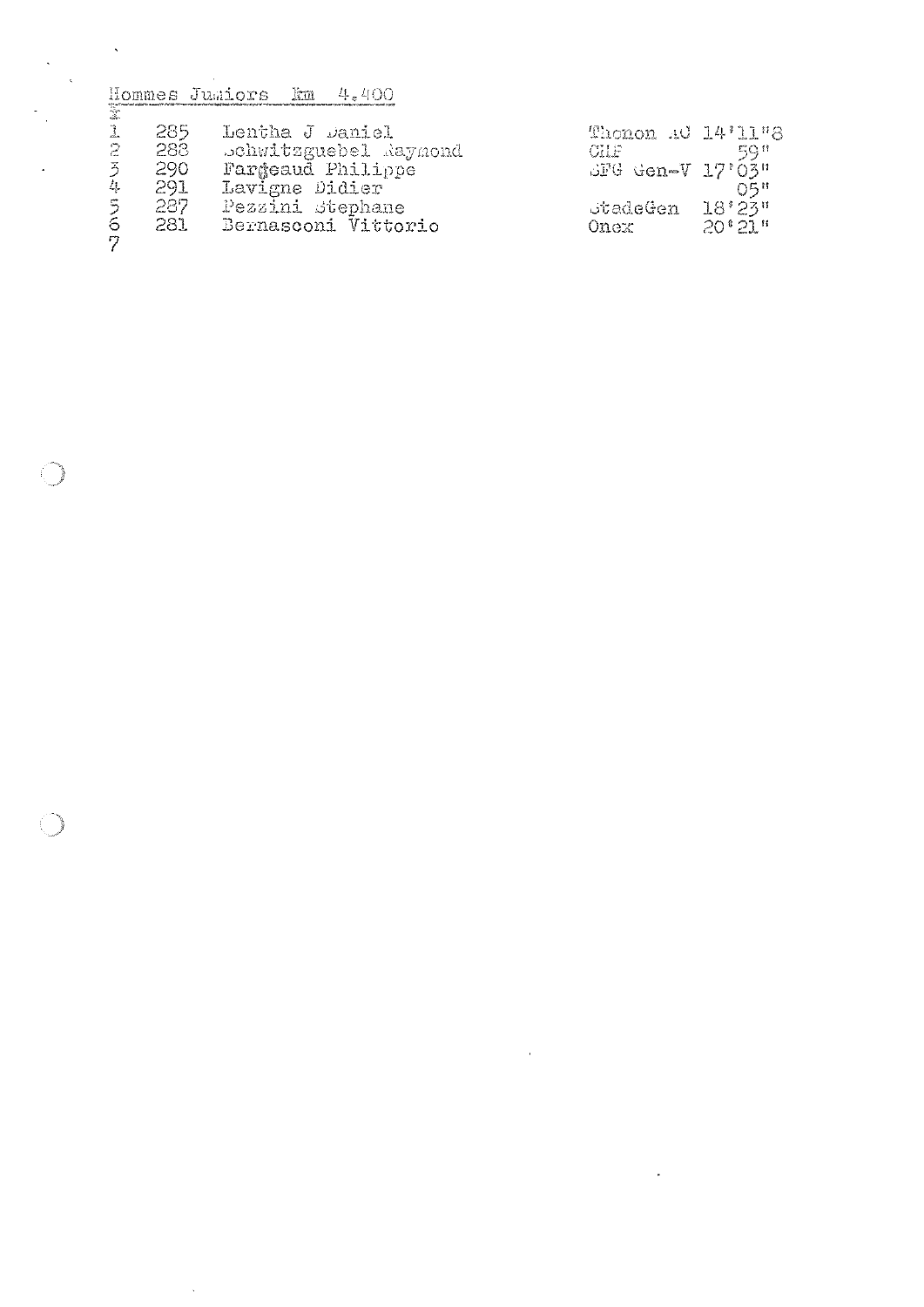| Gadets K Kn 3.100<br>In a man inconduction and the foremore management through the company of the conduction of |  |
|-----------------------------------------------------------------------------------------------------------------|--|

 $\label{eq:2.1} \mathcal{L}(\mathcal{L}^{\text{max}}_{\mathcal{L}}(\mathcal{L}^{\text{max}}_{\mathcal{L}}(\mathcal{L}^{\text{max}}_{\mathcal{L}}(\mathcal{L}^{\text{max}}_{\mathcal{L}^{\text{max}}_{\mathcal{L}}(\mathcal{L}^{\text{max}}_{\mathcal{L}^{\text{max}}_{\mathcal{L}^{\text{max}}_{\mathcal{L}^{\text{max}}_{\mathcal{L}^{\text{max}}_{\mathcal{L}^{\text{max}}_{\mathcal{L}^{\text{max}}_{\mathcal{L}^{\text{max}}_{\mathcal{L}^{\text{max}}$ 

C

| Ja<br>$\mathbb{C}$<br>J,<br>$\sum_{i=1}^n$<br>$\sum_{i=1}^{n}$<br>6<br>7<br>8<br>9<br>10<br>11<br>12 | -376<br>Aubry Alain<br>388<br>Pellet Laurent<br>Prisi Christian<br>390.<br>391.<br>Romano Luigi<br>393.<br>Torchia Alessio<br>594<br>Gafner André<br>289<br>Pillet Claude<br>382<br>Fossati Fabio<br>395.<br>Jenger Renald<br>383.<br>Hassler François<br>331<br>Florey Christophe<br>377<br>Betrix André | staĝe-Genève<br>-£≜<br>GAG.<br>otade-Gen ve<br><b>CHP</b><br>Onex.<br>SFG Carouge<br>UGS<br>Ski Club Onex<br>碧<br>oFG Carouge | 10'09"8<br>21'0<br>-50%4<br>$\underline{l} 1 \underline{l} 1 \underline{l} 1$<br>44#<br>52"<br>11'06''<br>$\langle \downarrow \left\langle \cdot \right\rangle$ if<br>$\mathcal{L}(\mathbb{Q})^{\text{th}}$<br>$12^{4}$ O <sub>5</sub> <sup><math>\mu</math></sup><br>25*<br>-36# | 6 <sup>4</sup><br>$\varsigma$<br>$4 \times$<br>$3 \ge$<br>1 ∝ |
|------------------------------------------------------------------------------------------------------|-----------------------------------------------------------------------------------------------------------------------------------------------------------------------------------------------------------------------------------------------------------------------------------------------------------|-------------------------------------------------------------------------------------------------------------------------------|-----------------------------------------------------------------------------------------------------------------------------------------------------------------------------------------------------------------------------------------------------------------------------------|---------------------------------------------------------------|
| $\mathbb{R}^{n}$                                                                                     | 392<br>Tochon<br>Narc                                                                                                                                                                                                                                                                                     | SFG Versoix                                                                                                                   | $13^{\circ}08^{\circ}$                                                                                                                                                                                                                                                            |                                                               |

 $\label{eq:2.1} \frac{1}{\sqrt{2}}\left(\frac{1}{\sqrt{2}}\right)^{2} \left(\frac{1}{\sqrt{2}}\right)^{2} \left(\frac{1}{\sqrt{2}}\right)^{2} \left(\frac{1}{\sqrt{2}}\right)^{2} \left(\frac{1}{\sqrt{2}}\right)^{2} \left(\frac{1}{\sqrt{2}}\right)^{2} \left(\frac{1}{\sqrt{2}}\right)^{2} \left(\frac{1}{\sqrt{2}}\right)^{2} \left(\frac{1}{\sqrt{2}}\right)^{2} \left(\frac{1}{\sqrt{2}}\right)^{2} \left(\frac{1}{\sqrt{2}}\right)^{2} \left(\$ 

 $\mathcal{F}^{\prime}$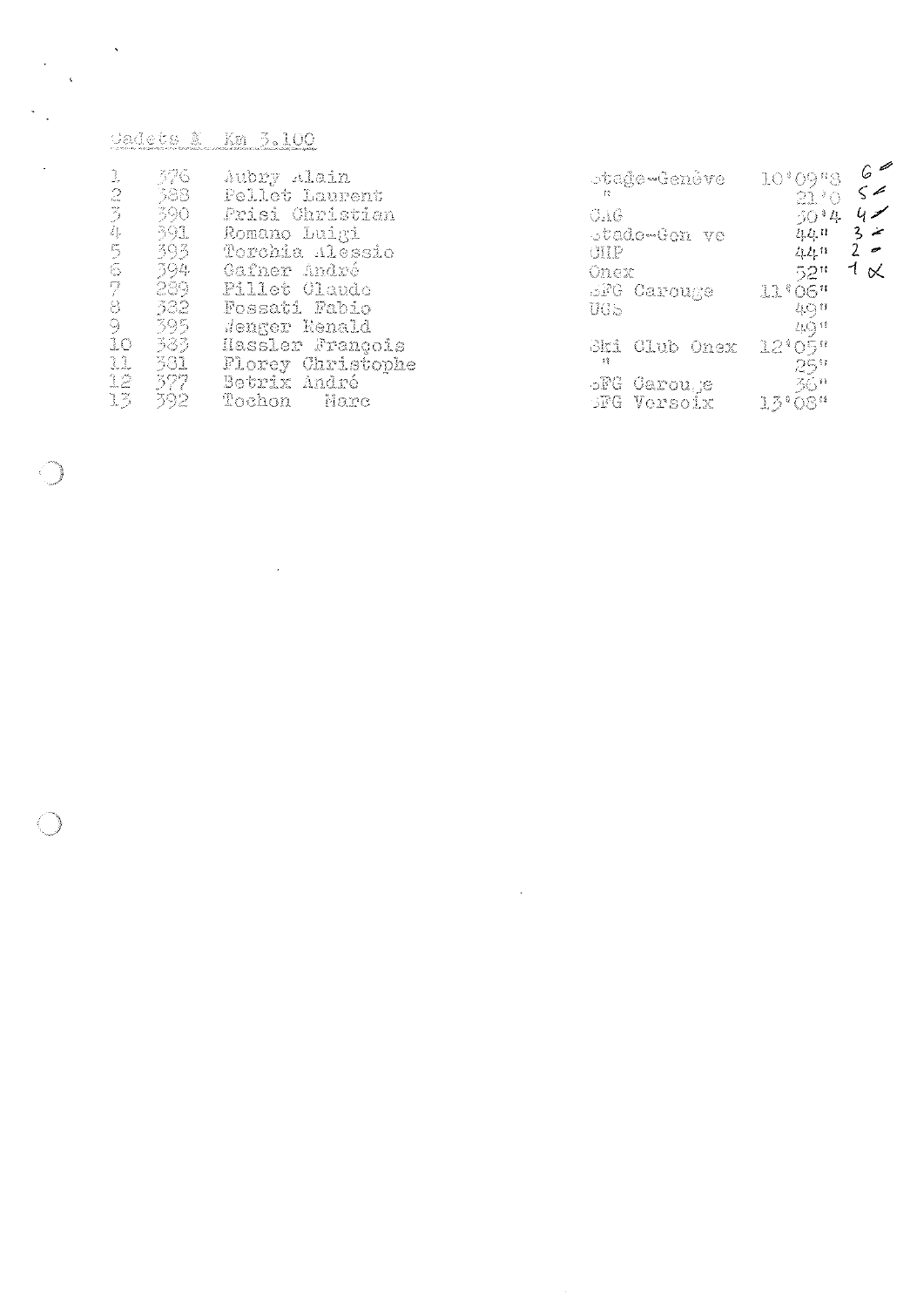|                                                                                                  | Gadets B km 1.800                                                                                                                                                                                                                                                                                                                                                                                                 |                                                                                                                                                                                                                                                                                                                                                                                                                                                                                          |                                                                                                                                                         |
|--------------------------------------------------------------------------------------------------|-------------------------------------------------------------------------------------------------------------------------------------------------------------------------------------------------------------------------------------------------------------------------------------------------------------------------------------------------------------------------------------------------------------------|------------------------------------------------------------------------------------------------------------------------------------------------------------------------------------------------------------------------------------------------------------------------------------------------------------------------------------------------------------------------------------------------------------------------------------------------------------------------------------------|---------------------------------------------------------------------------------------------------------------------------------------------------------|
| $\mathbb{L}_{\circlearrowright}$<br>11<br>$12 - 465$                                             | 495 Kheif Scherwey Patrick<br>1. (472)<br>2 485 Mutrux Gilles<br>3 498 Vuillemin Christian<br>4 488 Pralong Serge<br>5 464 Bonvallat Pascal<br>6 478 Higelin Christophe<br>7 477 Heinzmann Pierre Henry<br>8 474 Gambone Fréderico<br>9 479 Horvath Zoltan<br>10 489 Renaud Ph<br>459 Durussel<br>Demierre Daniel<br>13 492 Rueda Pedro<br>14 467 Demierre Yvan<br>15 482 Lerroux Patrick<br>16 472 Fossati Dario | GLG<br>US Yverdon<br>GHP<br><b>CGAO</b><br>$\begin{array}{lll} & & & & 20^n\\ & & & 53^n\\ \text{JFG }\text{V\&quis} & & 55^m\\ \text{JFG }\text{Meyrin} & & 6^0O\frac{7}{3}^n\\ \text{JFG }\text{Meyrin} & & 08^n\\ \text{JFG }\text{Presinge} & & 16^n\\ \text{Onex} & & 23^n\\ \text{JH }\text{Ghatedair} & & & \\ \text{Meyr} & & & \\ \end{array}$<br>Onex.<br>Plainpalais<br>UGB                                                                                                   | 6<<br>5"28"6<br>$\frac{34.52}{37.5}$<br>$\zeta \neq$<br>4 <sup>2</sup><br>$3 \times$<br>50 <sup>H</sup><br>$2 \leq$<br>$\rightarrow$<br>26 <sup>n</sup> |
| 18                                                                                               | 17 500 Wicki Guy<br>497 Vernex Christian<br>19 473 Gabriel Vida<br>20 499 Jicki Denis<br>21 463 Bonard ves                                                                                                                                                                                                                                                                                                        | ski Club Onex<br>Jtade Genòve<br>CH Ohat.<br>ski Club Onex                                                                                                                                                                                                                                                                                                                                                                                                                               | 270234<br>$\frac{\bar{4}5^n}{45^n}$                                                                                                                     |
| $22 - 496$                                                                                       | Schicki Olivier<br>Battola Paolo                                                                                                                                                                                                                                                                                                                                                                                  | CH Chat.<br>Ski Club Onex                                                                                                                                                                                                                                                                                                                                                                                                                                                                | $4.6$ $^{\rm H}$<br>46"<br>$51$ "                                                                                                                       |
| 23<br>24<br>25<br>26<br>470<br>26<br>470<br>491<br>2229012345<br>486<br>462<br>483<br>494<br>475 | 465 Jallau Georges<br>Ehlers Hinnerk<br>Romer J Beat<br>Pahud Roger<br>Pahud Roger<br>Berard Pascal<br>Muller J Daniel<br>Scheggia J Louis<br>Guichard Stephane                                                                                                                                                                                                                                                   | $\mathcal{A}$ $\mathcal{A}$ $\mathcal{A}$ $\mathcal{A}$ $\mathcal{A}$ $\mathcal{A}$ $\mathcal{A}$ $\mathcal{A}$ $\mathcal{A}$ $\mathcal{A}$ $\mathcal{A}$ $\mathcal{A}$ $\mathcal{A}$ $\mathcal{A}$ $\mathcal{A}$ $\mathcal{A}$ $\mathcal{A}$ $\mathcal{A}$ $\mathcal{A}$ $\mathcal{A}$ $\mathcal{A}$ $\mathcal{A}$ $\mathcal{A}$ $\mathcal{A}$ $\mathcal{$<br>SPG Neyrin<br>Plain alais 7'00"<br>SPG Gen-Ville 00"<br>Ski Club Onex<br>$\mathbf{f}$<br><b>SFG Pâquis</b><br>Plainpalais | $\frac{57}{58}$ <sup>n</sup><br>07"<br>$\mathbb{G} \tilde{Z}^{\mathrm{H}}$<br>09 <sup>11</sup><br>10 <sup>n</sup>                                       |
| 486<br>481<br>490                                                                                | Lavoril Guy<br>Robin J Marc                                                                                                                                                                                                                                                                                                                                                                                       | GFG Flainp.<br><b><i>GFG Presinge</i></b>                                                                                                                                                                                                                                                                                                                                                                                                                                                | 27 <sup>n</sup><br>$56$ <sup>n</sup>                                                                                                                    |

 $\mathcal{L}^{\mathcal{L}}(\mathcal{L}^{\mathcal{L}}(\mathcal{L}))$ 

 $\label{eq:2} \frac{1}{\sqrt{2\pi}}\left(\frac{1}{\sqrt{2\pi}}\right)^{1/2}\frac{1}{\sqrt{2\pi}}\,.$ 

 $\frac{1}{\sqrt{2}}$ 

 $\mathcal{L}$ 

Đ,

 $\sim 100$  km s  $^{-1}$ 

 $\sim 10^{11}$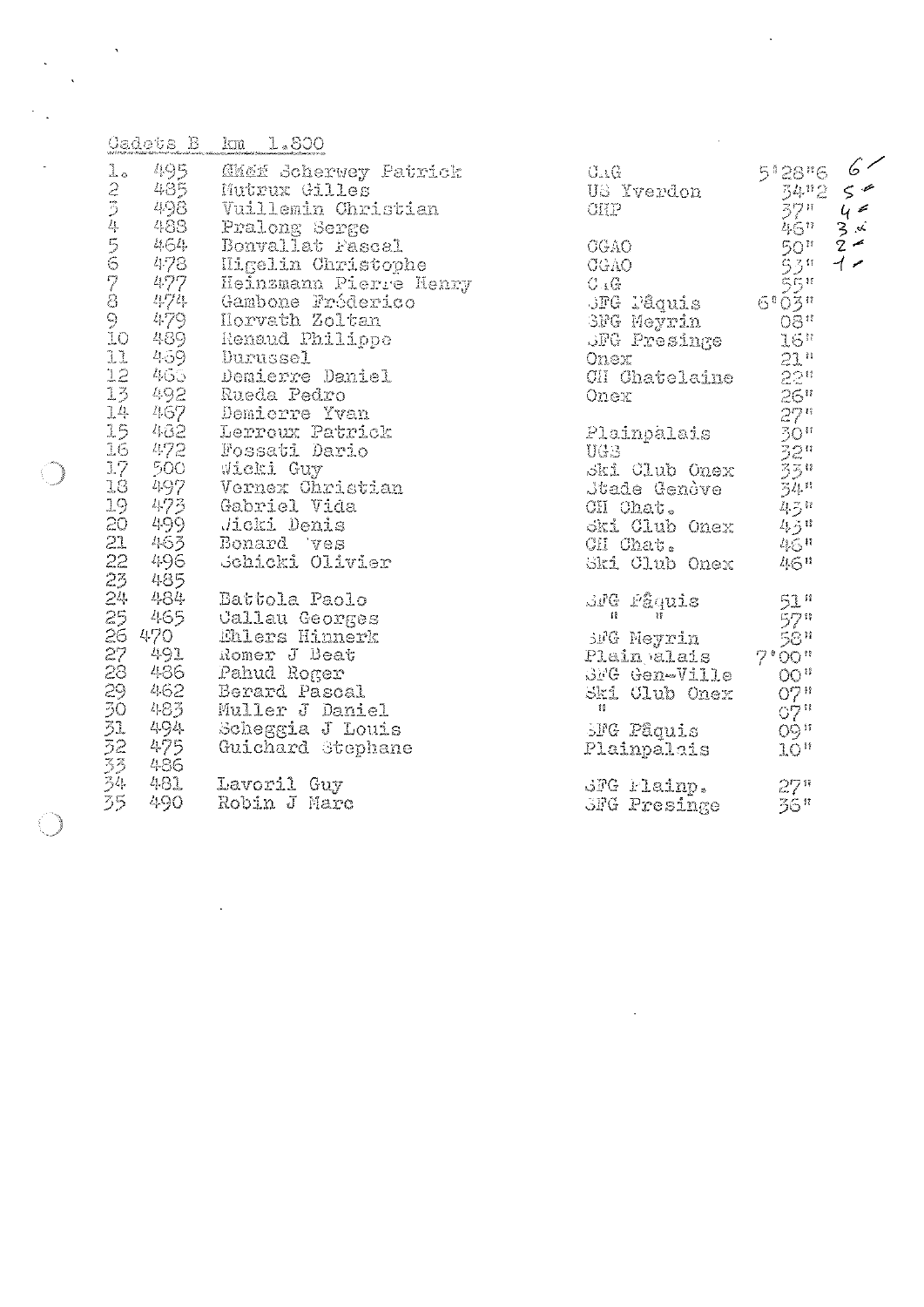|                                                                                                             | . الْمَثَلُ اللَّهُ قَتْلُهُ عَلَيْهِ مِنْ مَنْ السَّامَةِ الْمُتَامَّةِ الْمُتَامَّةِ الْمُتَامَّةِ | <u>لگاف ، شاه هند</u><br>$\mathbb{Z}^{\mathbb{Z}}$ .                                                                                                                                                                                                                                                                                                                                                                                                                                                                                                                                                                                                                                                                                                                                                                                                                                                                                                                                                           |                                                                                                                                                                                                                                                                                                                                                                                                                                                                                                                                                                                                                                                                                            |                                                                                                                                                                                                              |                                               |
|-------------------------------------------------------------------------------------------------------------|------------------------------------------------------------------------------------------------------|----------------------------------------------------------------------------------------------------------------------------------------------------------------------------------------------------------------------------------------------------------------------------------------------------------------------------------------------------------------------------------------------------------------------------------------------------------------------------------------------------------------------------------------------------------------------------------------------------------------------------------------------------------------------------------------------------------------------------------------------------------------------------------------------------------------------------------------------------------------------------------------------------------------------------------------------------------------------------------------------------------------|--------------------------------------------------------------------------------------------------------------------------------------------------------------------------------------------------------------------------------------------------------------------------------------------------------------------------------------------------------------------------------------------------------------------------------------------------------------------------------------------------------------------------------------------------------------------------------------------------------------------------------------------------------------------------------------------|--------------------------------------------------------------------------------------------------------------------------------------------------------------------------------------------------------------|-----------------------------------------------|
| $\mathbb{L}_\mathfrak{o}$<br>2345676011111111<br>17<br>$\frac{18}{19}$<br>21.<br>22222222222235333353533333 | 315<br>555304<br>$-505$<br>535354.                                                                   | Charbonney Didier<br>Storione Antonio<br>Scüberli Eric<br>Saüberli Eric<br>Hutrux Fascal<br>Bertschi Guy<br>Haymoz Dominique<br>Rossi Frédéric<br>Rossi Frédéric<br>Rossi Frédéric<br>Rossi Frédéric<br>1944 – Hutrux Fascal<br>304 – Bertschi Guy<br>326 – Haymoz Dominique<br>348 – Rossi Frédéric<br>349 – Rossi Frédéric<br>356 – Linder Arthur<br>368 – Kirschoffer Pascal<br>301 – Abbt Jórómie<br>301 – Abbt Jórómie<br>301 – Abbt Jórómie<br>Abbt Jérómie<br>Basset Thierry<br>Traub Daniel<br>Cella Giovanni<br>Corre stephan<br>Gay-Crosier Régio<br>Vi lemin Patrick<br>Tienin Patrick<br>Lènain Stephane<br>Constantin Damien<br>Clerc Pascel<br>Meber Pierre<br>eber Pierre<br>Voirol Christian<br>Kallau Kavier<br>Kallau Mavier<br>Bounous hoberto<br>Ka <mark>åser J Fra</mark> nçois<br>Kohler Alex<br>Beuchat Marc<br>Terrent Joseph<br>Herrero Carlos<br>Herrero <i>vittick</i><br>Gabriel Patrick<br>I Thet Michel<br>Rochat Michel<br>Heihsl Christian<br>Brauckli stepland<br>dicki Eric | CAG<br>$\text{GHF}$<br>CAPribourg<br>Stade Gondro<br>Stade Gondvo<br>USYverdon<br>CAG<br>GAG<br>OAQ<br>OGAO<br>Cil Chab.<br><b>CONSTRUCTION</b><br>Onex<br>Collè <sub>li</sub> oNaucis<br>$\frac{\text{GHP}}{\text{GMP}}$<br>Onek<br>Onex<br><b>CHIP</b><br>GHP 41"<br>GHP 45"<br>Leusanne 49"<br>CGAO<br>CGAO 51" 501"<br>SkadeSenève 51" "<br>SkadeSenève 51" "<br>SkadeSenève 51" "<br>SkadeSenève 533"<br>Ska Kord-Alpins 5333"<br>CGAO<br>Heyrin 32" 593"<br>Meyrin 32"<br>Meyrin 32"<br>CGAO<br>Heyrin 02"<br>Nevrin<br>BradeGenève<br>BradeGenève<br>Brade Fâquis<br>Bri Kord.Alpins<br>Bri Kord.Alpins<br>CGAO<br>CGAO<br>Brades<br>Moyric<br>Heyrin<br>AG Päquis<br>Ski Jlub Onex | $4°07"2$<br>$\frac{16}{100}$<br>$1720$<br>$2023555$<br>$22555$<br>$22555$<br>$50^{\rm H}$<br>$\overline{31}$ <sup>u</sup><br>23235590<br>$\mathfrak{U} \mathfrak{U}$ "<br>$03$ "<br>$Q\bar{Q}$ <sup>11</sup> | $6-$<br>$s -$<br>$4-$<br>$3 -$<br>$2 -$<br>イン |
| $4\circ$                                                                                                    | $34020$<br>$3520$<br>325                                                                             | Jicki Eric<br>Richard Fhilippe<br>Mazzocato Remo<br>Schwager Antoine<br>Zurcher François<br>Contsch Roland<br>Gentsch Roland                                                                                                                                                                                                                                                                                                                                                                                                                                                                                                                                                                                                                                                                                                                                                                                                                                                                                   | <b>Onex</b><br>OGAC<br>Genàve<br>Heyrin                                                                                                                                                                                                                                                                                                                                                                                                                                                                                                                                                                                                                                                    | $\frac{105}{105}$<br>$\frac{1}{105}$<br>$\frac{1}{105}$<br>11 <sup>ii</sup><br>$15^{\rm u}$<br>$15^n$                                                                                                        |                                               |

 $\mathcal{A}^{\mathcal{A}}$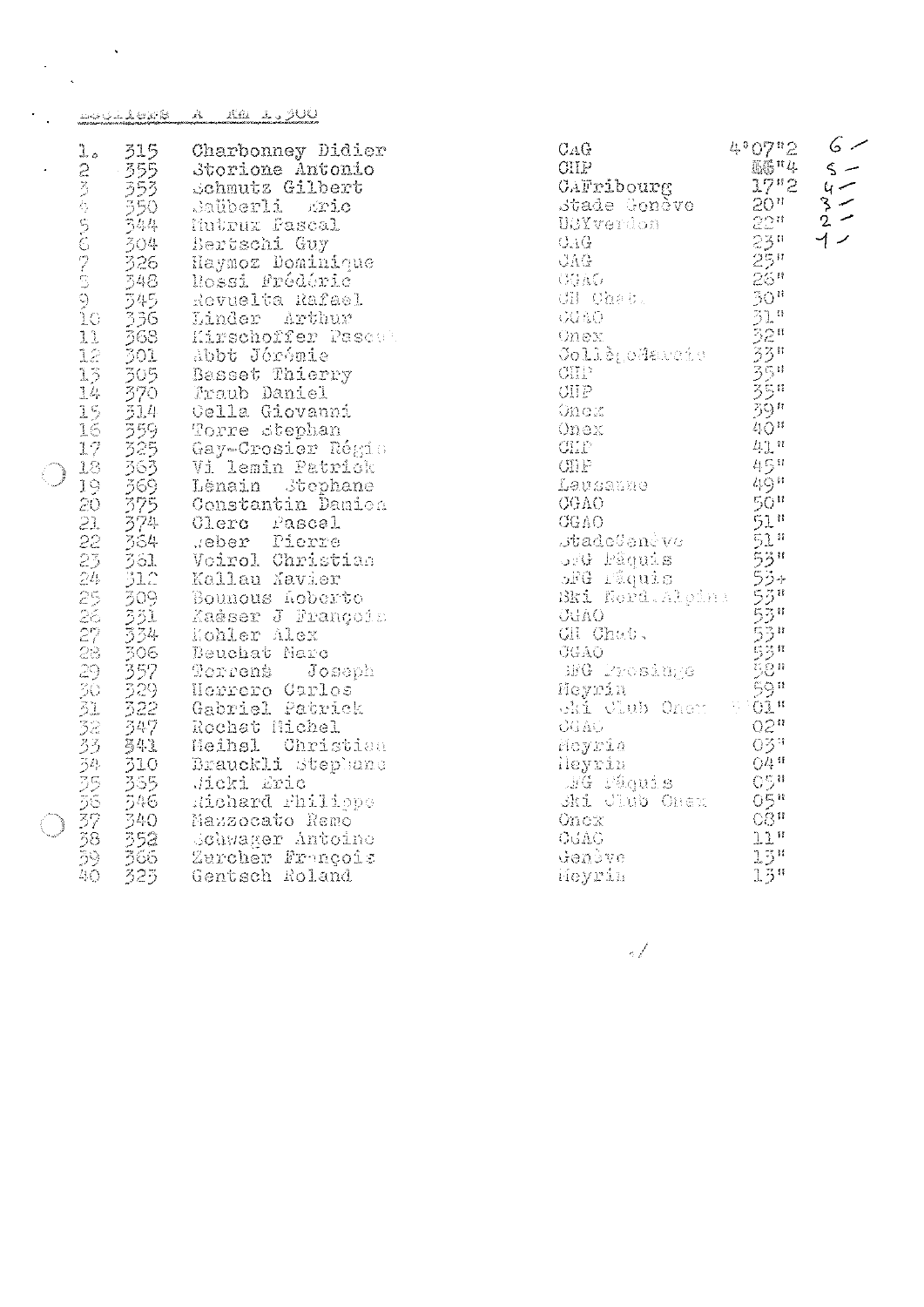| $\triangle$ ooliers A (suite) |  |  |
|-------------------------------|--|--|

 $\bigcirc$ 

**Call** 

| $\mathcal{Q}_{\mathcal{V},\mathbf{L}}$          | 335    | Lamprecht J Marc    | Collège Harais | 5'14''                                             |
|-------------------------------------------------|--------|---------------------|----------------|----------------------------------------------------|
| $42$                                            | - 342. | Houlin Denis        | CGAO           | 19"                                                |
| $\langle \sum_{j}$                              | 330    | Jenni Roger         | CGAO           |                                                    |
| $\mathcal{Q}_\mathrm{r} \mathcal{Q}_\mathrm{r}$ | 362    | Von Daeniken Didier | Col . Marais   |                                                    |
| 45                                              | -320   | Durussel Dominique  | Onex           |                                                    |
| 46                                              | - 349  | Sandoz Thierry      | CUAO           |                                                    |
| 47                                              | 316    | Gourt Didier        | Col. Marais    | $24^{11}$                                          |
| $48$                                            | 367    | Arméngol Nicolas    |                | $25$ <sup>n</sup>                                  |
| 49                                              | 511    | Brauchli Thomas     | Moyrin         | $25^{\circ}$                                       |
| 90                                              | 333    | Koch Patrick        | <b>Onox</b>    | $\frac{25}{25}$<br>$\frac{1}{31}$<br>$\frac{1}{1}$ |
| 5234                                            | - 302  | Bagnoud Claude      | CGAO           |                                                    |
|                                                 | -315   | Castilla Francisco  | Onex.          |                                                    |
|                                                 | - 318  | Descloux Yves       | Ski Club Onex  | 寿号片                                                |
|                                                 | -321.  | - Fressineau James  | CGAO           | 6"00"                                              |
| 55                                              | - 373  |                     |                | $23^{\circ}$                                       |
| $-56$                                           | - 328  | Henry Pascal        |                | 42"                                                |
| -57                                             | 372    |                     |                | $\mu$                                              |
|                                                 |        |                     |                |                                                    |

 $\mathcal{S}^{\mathcal{C}}$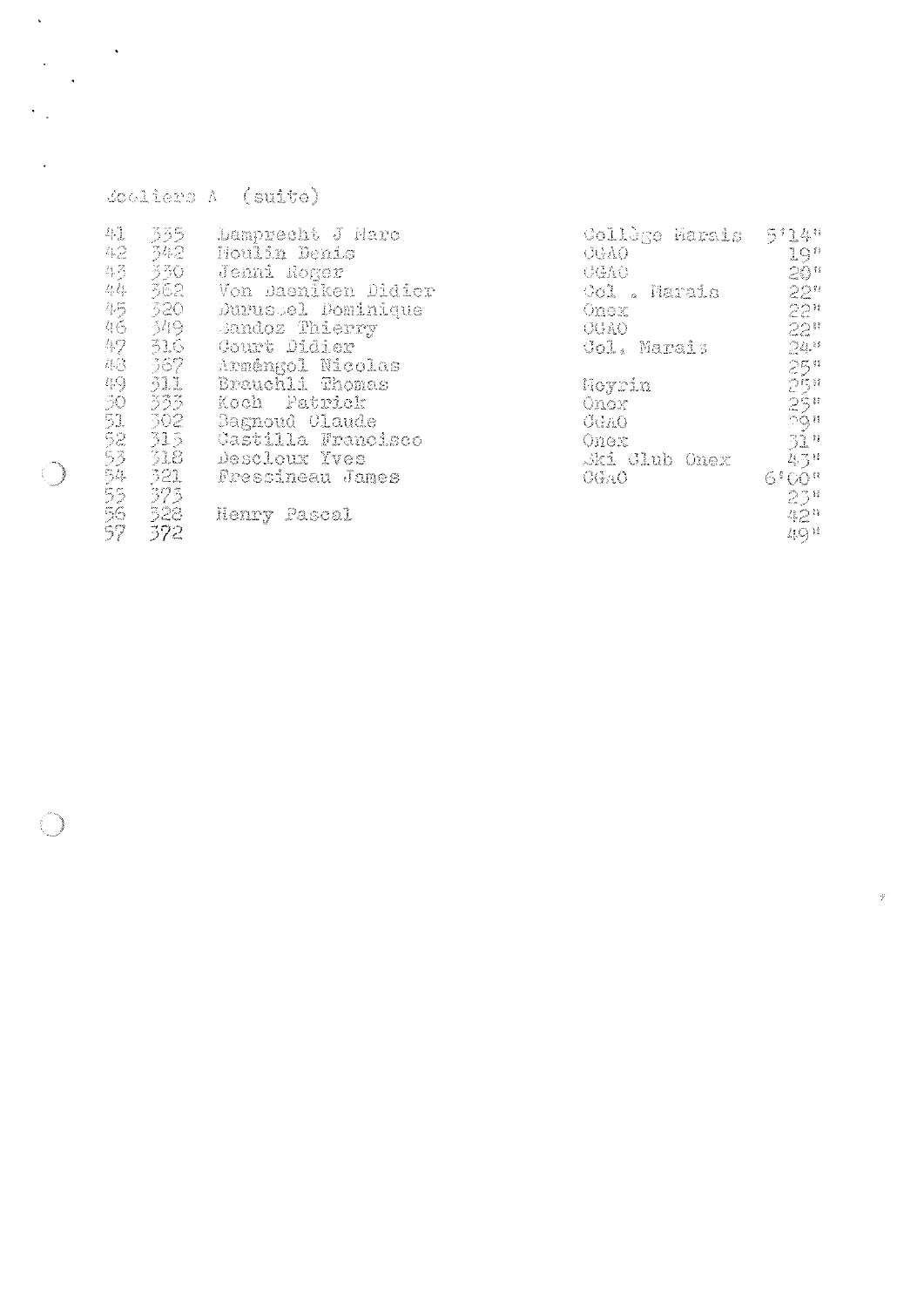|                | Ecoliers B km 1.300 |                                 |                                             |  |
|----------------|---------------------|---------------------------------|---------------------------------------------|--|
|                |                     | Spring Pascal                   | Gygi Geoffrey                               |  |
|                |                     | Bugnon Bernard                  |                                             |  |
|                |                     | Humbert Serge                   |                                             |  |
|                |                     | Geroni Dario                    |                                             |  |
|                |                     |                                 | Gueugnon Steve                              |  |
|                |                     |                                 | Himmelberger André<br>Hofmanner Eric        |  |
|                |                     |                                 | Charbonney Olivier                          |  |
|                |                     |                                 | Aubert Philippe                             |  |
|                |                     |                                 | Mayor Stephane                              |  |
|                |                     | Bonard Didier                   |                                             |  |
|                |                     | Lenain Vincent<br>Vernay Gérald |                                             |  |
|                |                     |                                 | Demierre Patrick                            |  |
|                |                     |                                 | Jeanmomod Stephane                          |  |
|                |                     | Barral Lionel                   |                                             |  |
|                |                     | Dubois Daniel                   |                                             |  |
|                |                     |                                 | Charpillod Philippe                         |  |
|                |                     | Troxler Serge                   | Christophe Guillaume                        |  |
|                |                     | Coubra Marc                     |                                             |  |
|                |                     | Narbona David                   |                                             |  |
|                |                     | Gütly Alain                     |                                             |  |
|                |                     |                                 | Sugnaux J Charles                           |  |
|                |                     | Divernois Eric                  | Giaquinto J Michel                          |  |
|                |                     | Davet Yves                      |                                             |  |
|                |                     | Kunz Dominique                  |                                             |  |
|                |                     | Seidl                           | W111y                                       |  |
|                |                     |                                 | Charpillod Alain                            |  |
|                |                     | Mazzocato                       | Vuille Philippe                             |  |
|                |                     |                                 | Yvan<br>Rossier François                    |  |
|                |                     | Gazzeta Ivano                   |                                             |  |
| 36<br>102      |                     |                                 | Sugnaux Daniel                              |  |
| 37 73          |                     |                                 | Guerry Philippe                             |  |
| 38 82<br>39 70 |                     | Kohler J Luc<br>Goertz Daniel   |                                             |  |
| 40 50          | Buchs               |                                 |                                             |  |
| 41 94          |                     |                                 | Pasquale Stephan                            |  |
| 42 80          |                     |                                 | Humbert-Droz Alain                          |  |
| 43 371         |                     |                                 |                                             |  |
| 44 52          |                     |                                 | Cavillier Nicolas                           |  |
| 45 98<br>46 46 |                     |                                 | Richard Claude-Alain<br>Bammer Pierre-Alain |  |
| 47 65          |                     | Fellay Daniel                   |                                             |  |
| 48 360         |                     |                                 | Vinci Dominique                             |  |
| 49 95          |                     |                                 | Pettinaroli Laurent                         |  |
| 51 84          |                     |                                 | 50 108 Fressireau Hugues                    |  |
| 52 83          |                     | Kunz Alain<br>Kubler Laurent    |                                             |  |
|                |                     |                                 |                                             |  |

| SFG Meyrin<br>Avully<br>GGAO<br>Avully<br>CIII <sub>P</sub><br>SFGMeyrin<br>GGAO<br>CGAO<br>CAG<br><b><i><u>d'GNeyrin</u></i></b><br>Onex<br>CII.Chat.<br>Lausanne<br>Onex<br>Onex<br>CH Chat.<br><b>SFG Presinge</b><br><b>JFG Gen.Ville</b><br>CGAO<br>Onex<br>Ski club Onex<br>CGAO<br>Chatelaine<br>Gen-Ville<br>CGAO<br>SFGMeyrin<br>JAG Paquis<br><b>SFG Meyrin</b><br><b>CGVO</b><br>CGAO<br>CGAO<br>AVully<br>Onex<br>CGAO<br>Presinge<br>Onex<br>Onex<br><b>SFG Pâquis</b><br>CGAO<br>CGAO<br>Gen-Ville<br>Ski-Club Onex<br>CGAO<br>CGAO<br>Chatelaine | 4 35 "0<br>ン2"0<br>38"2"<br>40"2"<br>42"<br>44"<br>$58$<br>$5\frac{58}{103}$<br>$5\frac{1}{103}$<br>$0\frac{3}{10}$<br>03"<br>05"<br>06"<br><sup>11</sup> 80<br>09"<br>11 <sup>n</sup><br>$\frac{12}{12}$<br>$\frac{13}{5}$<br>$\frac{1}{7}$<br>$\frac{1}{7}$<br>$\frac{1}{7}$<br>$18$ "<br>18"<br>$20$ "<br>21 <sup>n</sup><br>22 <sup>0</sup><br>23"<br>$24$ <sup>11</sup><br>$24$ <sup>n</sup><br>2222233334699333333333333<br>$4.1$ $^{\prime\prime}$<br>$42$ <sup>11</sup><br>44 H<br>45 n<br>47។ | 6:<br>$5422$<br>$742$<br>$-242$ |
|-----------------------------------------------------------------------------------------------------------------------------------------------------------------------------------------------------------------------------------------------------------------------------------------------------------------------------------------------------------------------------------------------------------------------------------------------------------------------------------------------------------------------------------------------------------------|--------------------------------------------------------------------------------------------------------------------------------------------------------------------------------------------------------------------------------------------------------------------------------------------------------------------------------------------------------------------------------------------------------------------------------------------------------------------------------------------------------|---------------------------------|
| Onex<br>$\sqrt{GAO}$<br>GGAO<br>CGAO                                                                                                                                                                                                                                                                                                                                                                                                                                                                                                                            | 47"<br>53n<br>54 u<br>57"                                                                                                                                                                                                                                                                                                                                                                                                                                                                              |                                 |
| CGAO<br>Ski-Club Onex                                                                                                                                                                                                                                                                                                                                                                                                                                                                                                                                           | 59"                                                                                                                                                                                                                                                                                                                                                                                                                                                                                                    |                                 |

 $\ddot{\phantom{0}}$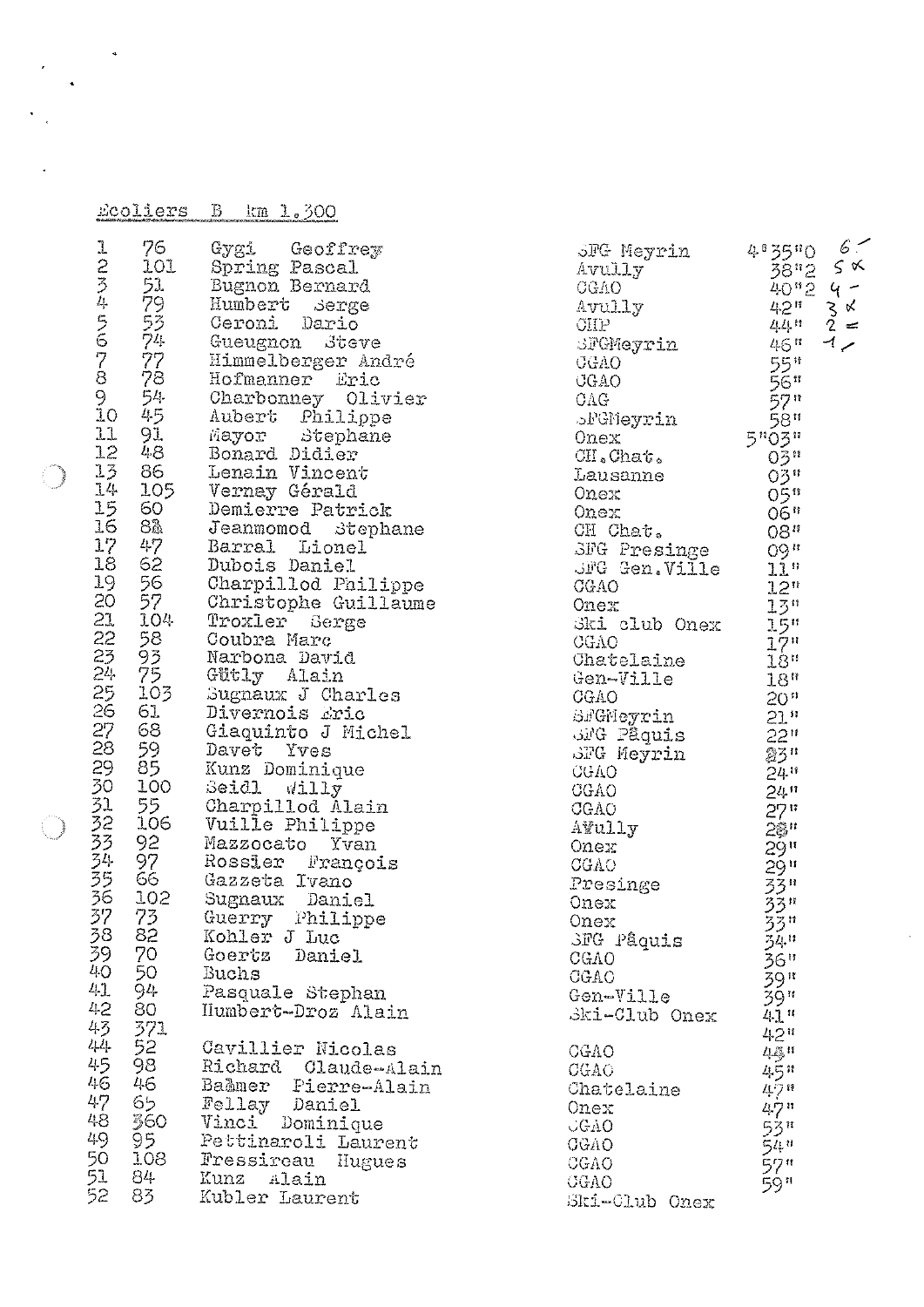| $\bullet$ |                                            | Relais Dames<br>PSP (STRPP) CREATER IN CONTRACTOR COMMUNICATION CONTRACTOR COMMUNICATION |                                                      |
|-----------|--------------------------------------------|------------------------------------------------------------------------------------------|------------------------------------------------------|
|           | 2<br>$\mathcal{L}_\zeta$<br>Д,<br>二<br>رنا | CGAO I<br>tadeGenève<br>Meyrin<br>CGAO II<br>GAG<br>CGAO III                             | 4:27"<br>4146"6<br>5°29"<br>5°31"<br>5°40"<br>6 49 " |

 $\label{eq:2.1} \frac{1}{\sqrt{2}}\left(\frac{1}{\sqrt{2}}\right)^{2} \left(\frac{1}{\sqrt{2}}\right)^{2} \left(\frac{1}{\sqrt{2}}\right)^{2} \left(\frac{1}{\sqrt{2}}\right)^{2} \left(\frac{1}{\sqrt{2}}\right)^{2} \left(\frac{1}{\sqrt{2}}\right)^{2} \left(\frac{1}{\sqrt{2}}\right)^{2} \left(\frac{1}{\sqrt{2}}\right)^{2} \left(\frac{1}{\sqrt{2}}\right)^{2} \left(\frac{1}{\sqrt{2}}\right)^{2} \left(\frac{1}{\sqrt{2}}\right)^{2} \left(\$ 

 $\label{eq:2.1} \frac{1}{\sqrt{2}}\int_{\mathbb{R}^3}\frac{1}{\sqrt{2}}\left(\frac{1}{\sqrt{2}}\right)^2\frac{1}{\sqrt{2}}\left(\frac{1}{\sqrt{2}}\right)^2\frac{1}{\sqrt{2}}\left(\frac{1}{\sqrt{2}}\right)^2\frac{1}{\sqrt{2}}\left(\frac{1}{\sqrt{2}}\right)^2.$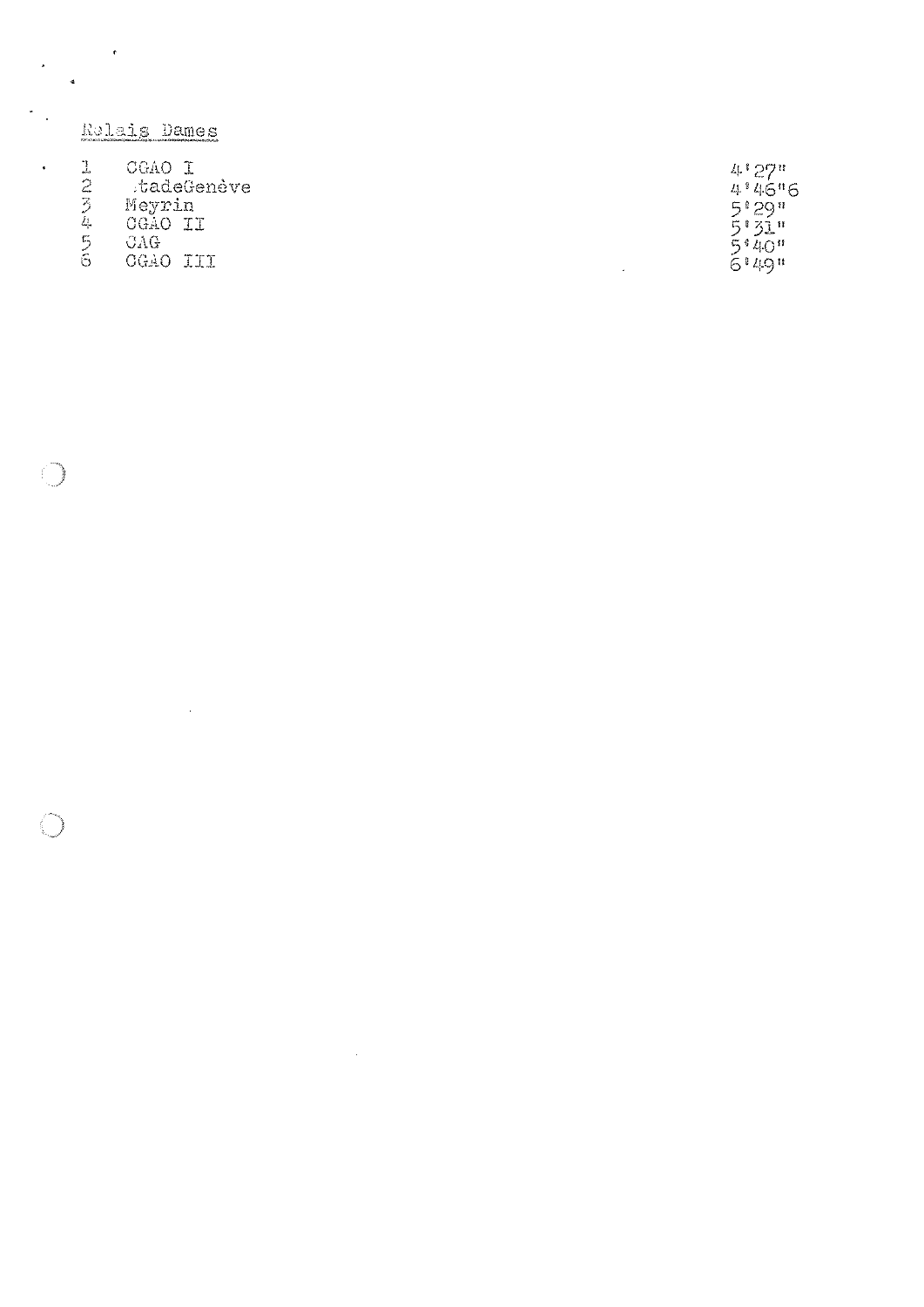## Relais hommes seniors-juniors

 $\sim$   $\sim$ 

 $\overline{4}$ 

 $\mathcal{L}$ 

4

| 1 GGAO SEn.           |                    |  | 3'51''8 |
|-----------------------|--------------------|--|---------|
| $2.$ UGS $\dot{1}$ un |                    |  | 3"58"2  |
|                       | 3. Stade-Genève jr |  | 4°00°8  |

 $\sim$ 

 $\mathcal{L}^{\text{max}}$